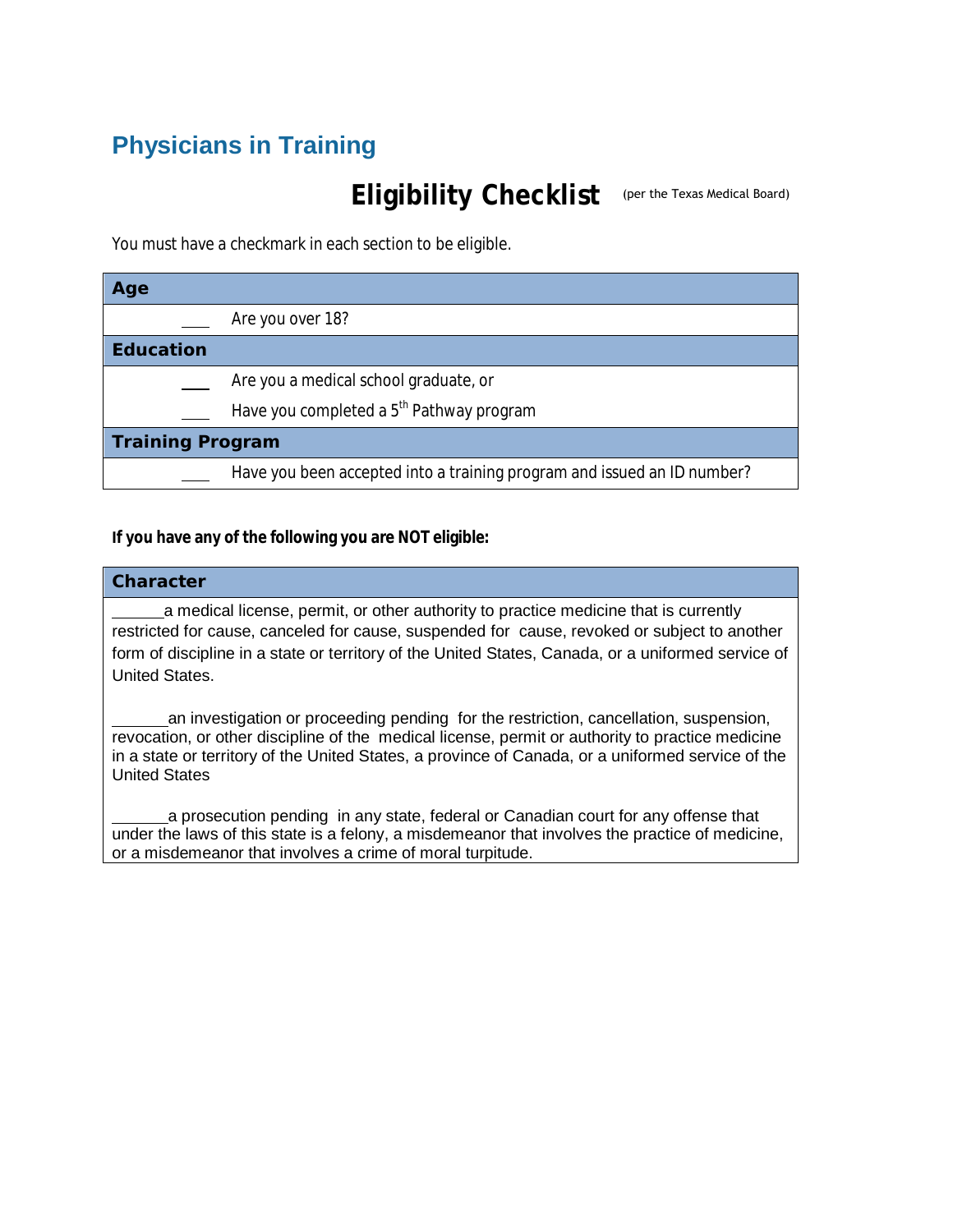### **Login**

### **Physician in Training (PIT) Permit Application**

### **Get this from your program before you apply:**

- Your TMB personal ID number
- The third party identification number for your residency program (only needed if they will be paying your application fee)

Note:

- Information you enter will be automatically saved at the end of every page.
- You must complete the application within 15 days or your information will be deleted.
- Some of the questions may direct you to download a supplemental form and submit it, along with any relevant records.
- Pay the license fee using one of the following:
	- o MasterCard,
	- o Visa,
	- o Discover,
	- o American Express, or
	- o Electronic Check.
	- o Third Party Pay

### **[Check Your Eligibility](http://www.tmb.state.tx.us/idl/3E510978-D10B-0419-89F9-213F94467EC0)**

**[FAQ](http://www.tmb.state.tx.us/page/licensing-pit-faqs)**

Processing times can vary depending on the acceptability of submitted items and the complexity of your application. Some of the factors that can increase complexity are "yes" answers to the professionalism questions on this application.

Asterisk (\*) indicates response required.

| TMB personal ID Number*: |  |
|--------------------------|--|
|                          |  |

| Date of Birth (MM/DD/YYYY)*: |  |
|------------------------------|--|
|                              |  |

**Continue**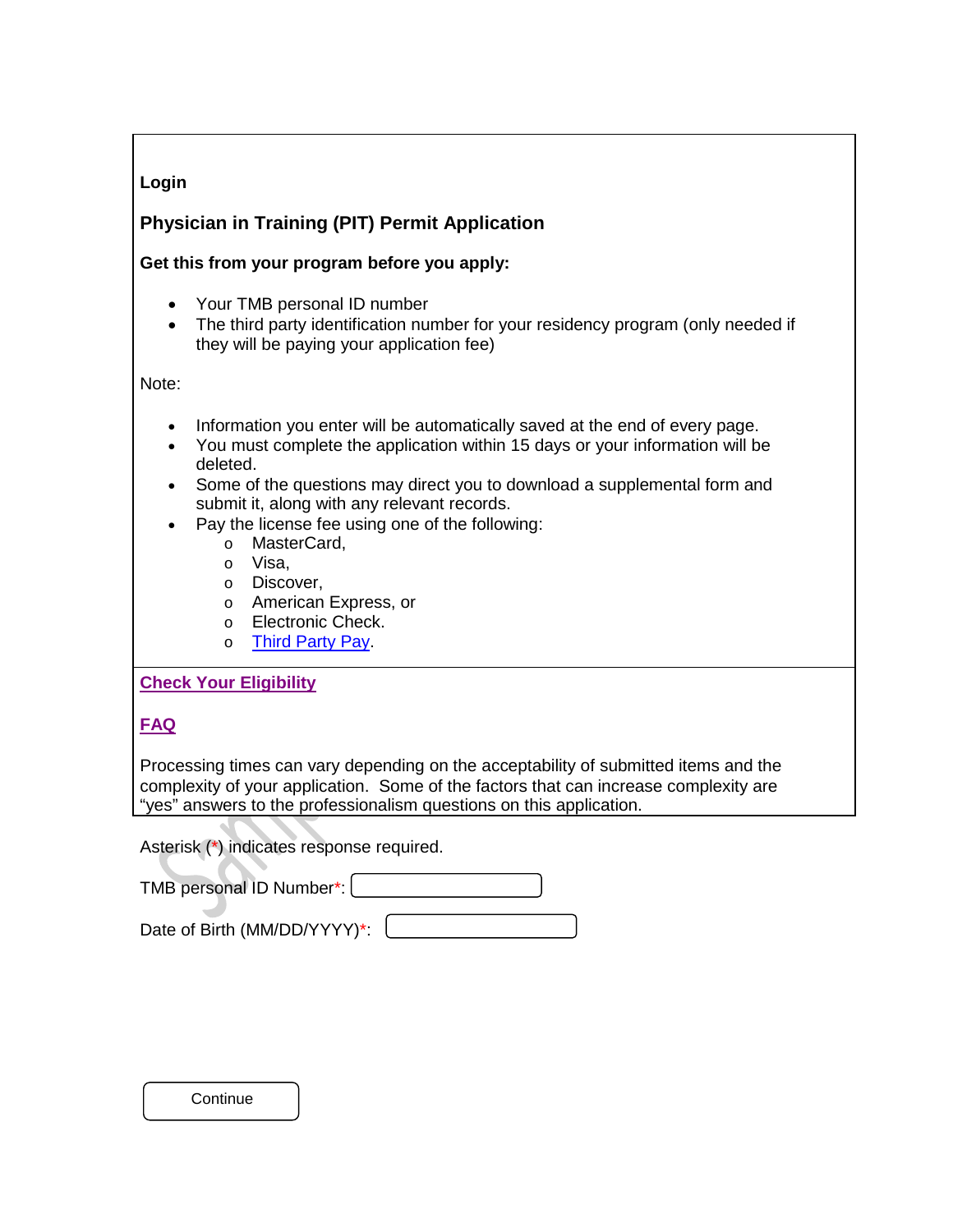# **Confirm Login**

First Name: XXXXXXXX

Last Name: XXXXXXXX

Date of Birth: XX/XX/XXXX

|        | Beain                 | Apptype   Personal ID   Program |                    | Program Name   Amount         |
|--------|-----------------------|---------------------------------|--------------------|-------------------------------|
|        |                       |                                 |                    |                               |
| Select | IXX/XX/XXXX   Rotator | 123456                          | <b>IXXXXXXXXXX</b> | $ $ \$XXX.XX<br><b>XXXXXX</b> |

If you are not **XXXXX XXXXX**, please do not continue. Please contact the Texas Medical Board.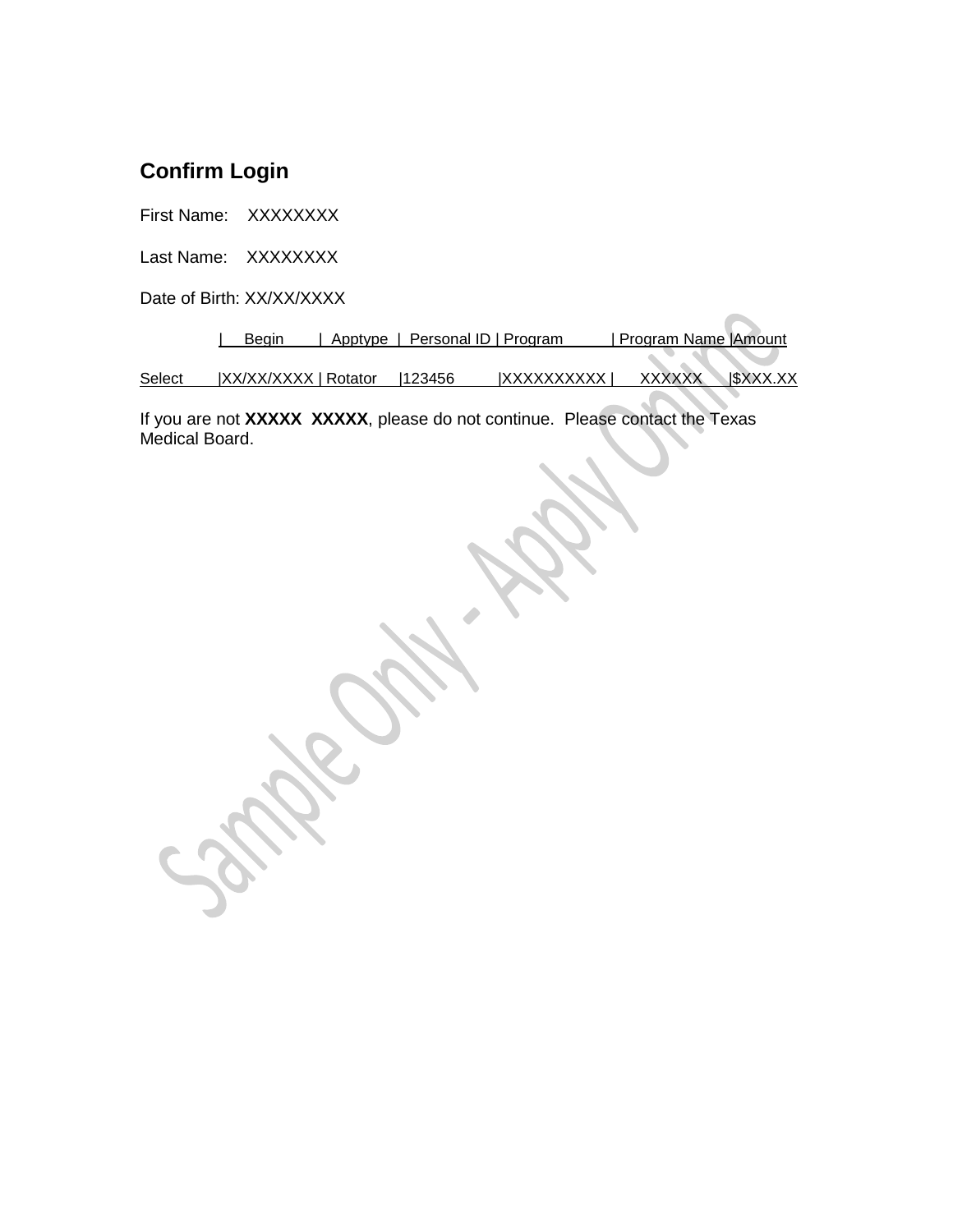# **Identification**

You are applying for the XXXX PIT Permit.

Your name on this application must match the name submitted by your residency program.

Asterisk (\*) indicates response required.

| Full Name as you wish it to appear on your receipt*:                                                                        |
|-----------------------------------------------------------------------------------------------------------------------------|
| Applicant First/Middle Name*:                                                                                               |
| Applicant Last Name*: [Contract of Applicant Last Name*: [Contract of Applicant of Applicance of Application                |
| Suffix: $\Box$                                                                                                              |
| Alternate Names:                                                                                                            |
| Social Security Number (XXX-XX-XXXX or XXXXXXXXX):                                                                          |
| Email Address (XX@XX.XXX)* Note: if you do not<br>have an email account, please enter the email address<br>of your program. |
|                                                                                                                             |
| Gender*:<br>$\bigcirc$ Male<br>$\circlearrowright$ Female                                                                   |
| $Race$ : $\lceil$                                                                                                           |
| Are you of Hispanic Origin?*:                                                                                               |
| $\bigcirc$ Yes                                                                                                              |
| <b>No</b>                                                                                                                   |
| Country of Birth*:                                                                                                          |
| If you were born in the United States, please select your state of birth:<br>US State of Birth:                             |
|                                                                                                                             |

Continue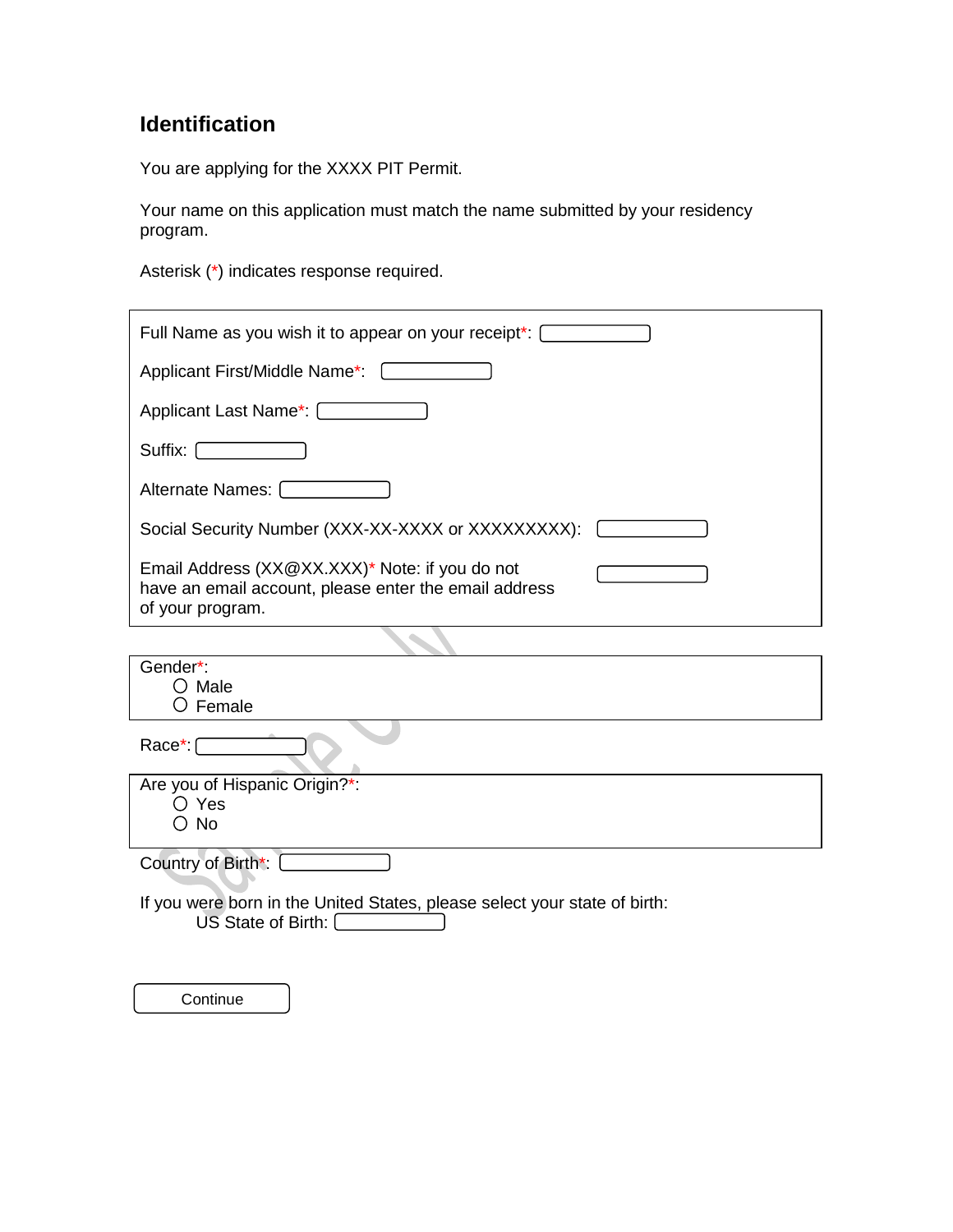## **Address**

Please provide your current mailing address and **daytime** U.S. phone number. **It is your responsibility to notify the Board in writing if you have a change of address.** 

All correspondence will be sent to the mailing address. When entering a foreign address leave the State blank and provide a Country.

If you do not have a U.S. phone number, enter the telephone number for your program.

 $2.2$ 

Asterisk (\*) indicates response required.

|                               | <b>Mailing address</b> |
|-------------------------------|------------------------|
| Mailing Address 1*:           |                        |
| Mailing Address 2:            |                        |
| Mailing City*:                |                        |
| <b>Mailing State:</b>         |                        |
| Mailing Zip Code*:            |                        |
| Province:                     |                        |
| Mailing Country*:             |                        |
| Telephone Number ###-###-#### |                        |
|                               | Continue               |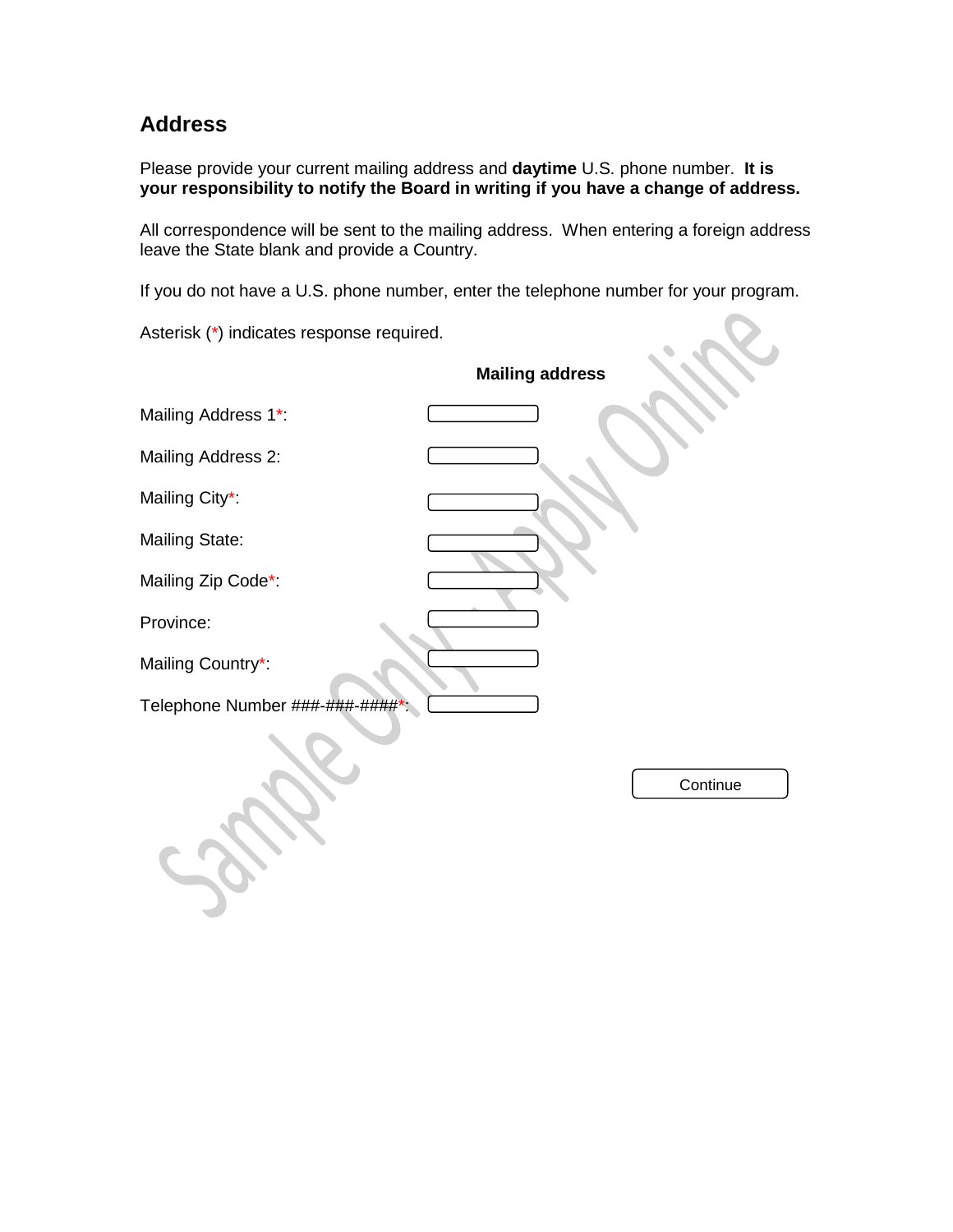# **Training and Work History**

- List all activities since graduation from medical school including:
	- o All US or Canadian post graduate training since graduation from medical school.
	- o All periods of unemployment or employment outside the field of medicine. For periods of unemployment, use your home address.
- To indicate a current position, enter today's date as an end date.
- You must send [our evaluation form](http://www.tmb.state.tx.us/idl/EA705C2D-A319-697C-185A-19354C0ED50A) (Form L) to each training program in the US or Canada that you listed. Please note that you may be asked to send a Form L to any other positions listed on your application.
- If a listed training facility is no longer operating, please submit [Form Q.](http://www.tmb.state.tx.us/idl/CF8DE2EC-068A-6AE5-BA9F-9B0DD9AA117B)

### **Add Training and Work History**

Asterisk (\*) indicates response required.

| Position*:                                     |
|------------------------------------------------|
| Department*:                                   |
| Start Date (MM/YYYY)*:                         |
| End Date (MM/YYYY)*:                           |
| Facility/Employer Name*:                       |
| Facility/Employer Street*:                     |
| Facility/Employer City*:                       |
| Facility/Employer State:                       |
| Facility/Employer ZIP/Postal Code*:            |
| Facility/Employer Province:                    |
| Facility/Employer Country*:                    |
| Facility/Employer Phone Number (###-###-####): |
|                                                |
| Submit<br>Cancel                               |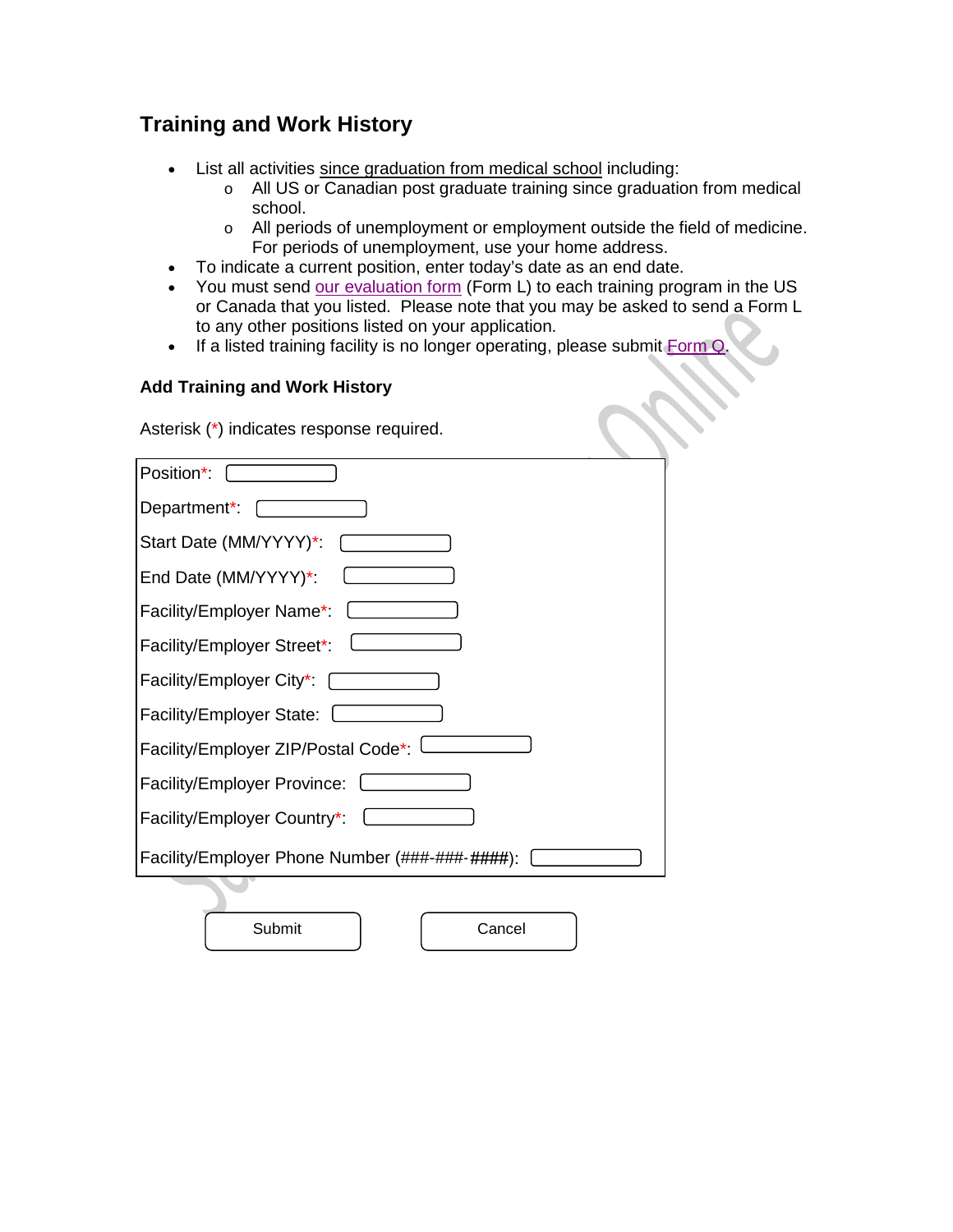## **Professional History**

**Attention: This is important.** Be sure to disclose all relevant disciplinary actions, charges, or convictions. A false response to any of these questions may be grounds for disciplinary action, or even denial of licensure. Avoid some of the common excuses heard from people who fail to disclose, such as:

- My attorney told me I didn't have to disclose the criminal conduct or disciplinary actions.
- I didn't think the prior conduct had anything to do with the profession.
- I didn't think the disciplinary action, arrest, charges, or conviction was still on my record.
- I didn't think it was subject to disclosure because I received a deferred sentence/judgment.
- My program director/faculty advisor said it wouldn't appear on my record.

### **All supplemental forms listed can be found on the [Additional Forms](http://www.tmb.state.tx.us/page/pit-supplemental-forms) section of our website.**

Asterisk (\*) indicates response required.

### **Question 1**\*

Have you ever had (or applied for) a license, permit or certification as a healthcare professional in any state, province, territory, U.S. federal jurisdiction, or country?

O Yes  $O$  No

### **Question 2**

Have you ever participated in or been enrolled in, or are you now participating in or enrolled in, any U.S. or Canadian internships, residencies or fellowships? If you answer "Yes" please submit a copy of each of your training certificates by fax or mail to the TMB. If a certificate is not available, request the program director at the program to fax or mail a [Form L](http://www.tmb.state.tx.us/idl/EA705C2D-A319-697C-185A-19354C0ED50A) to the TMB. See the [FAQ page](http://www.tmb.state.tx.us/page/licensing-pit-faqs) for contact information.

Yes  $O$  No

### Arrest/Criminal History

### **This is important:**

The Board will run queries with the Texas Department of Public Safety (and the FBI) to verify your criminal history. Both entities maintain records, often beyond the time that courts keep them. Please be aware that if you have **ever** been arrested, charged, or convicted of a misdemeanor or a felony, the record of those events will be reported as a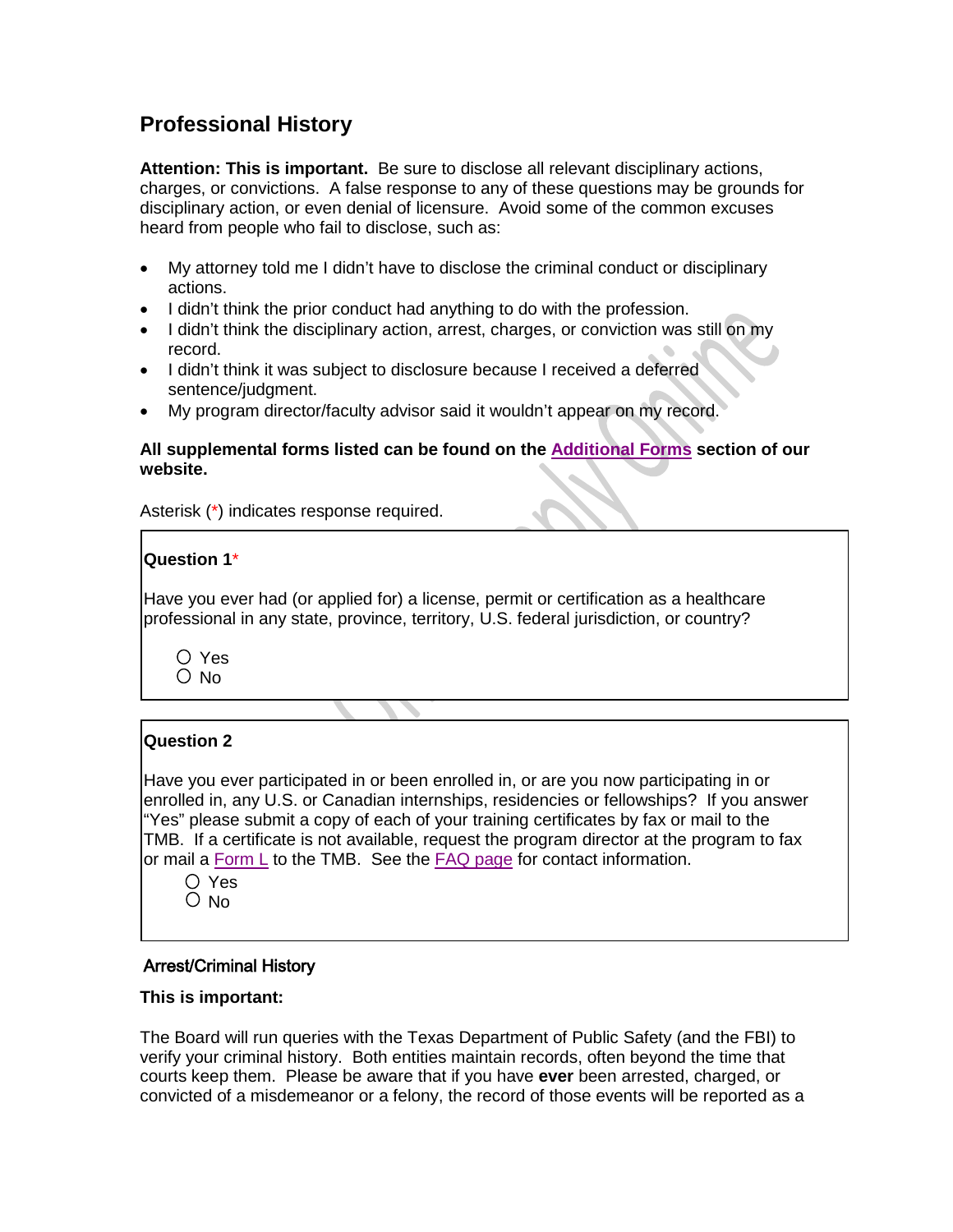result of the fingerprint inquiry.

Serious traffic offenses such as reckless driving, driving under the influence of alcohol and/or drugs, hit and run, evading a peace officer, failure to appear, driving while the license is suspended or revoked MUST be reported. This list is not all-inclusive. If in doubt as to whether an offense should be disclosed, it is better to disclose the offense on the application.

#### **Matters in which you were diverted, deferred, pardoned, or pled nolo contendere MUST be disclosed.**

If you believe your offense was **sealed or expunged**, you **must** be able to provide a copy of the expunction or non-disclosure order if requested.

If you are in doubt as to how to respond to the questions, full and honest disclosure is highly recommended.

If you answer "Yes" to any question in this section, you are required to submit records and a statement. See [Form R.](http://www.tmb.state.tx.us/idl/8A9A9C70-2D55-3884-F1A4-53803C159D07)

| Question 3* |  |
|-------------|--|
|-------------|--|

Have you ever been arrested? Yes  $O$  No

### **Question 4**\*

Have you ever been charged with any violation of the law regardless of outcome? (Unless the offense involved alcohol or drugs, you may exclude: 1) traffic tickets; and, 2) violations with fines of \$250 or less.)

O Yes

O No

### **Question 5**\*

Are you currently the subject of a grand jury or criminal investigation?

| ∩ Yes         |
|---------------|
| $\bigcirc$ No |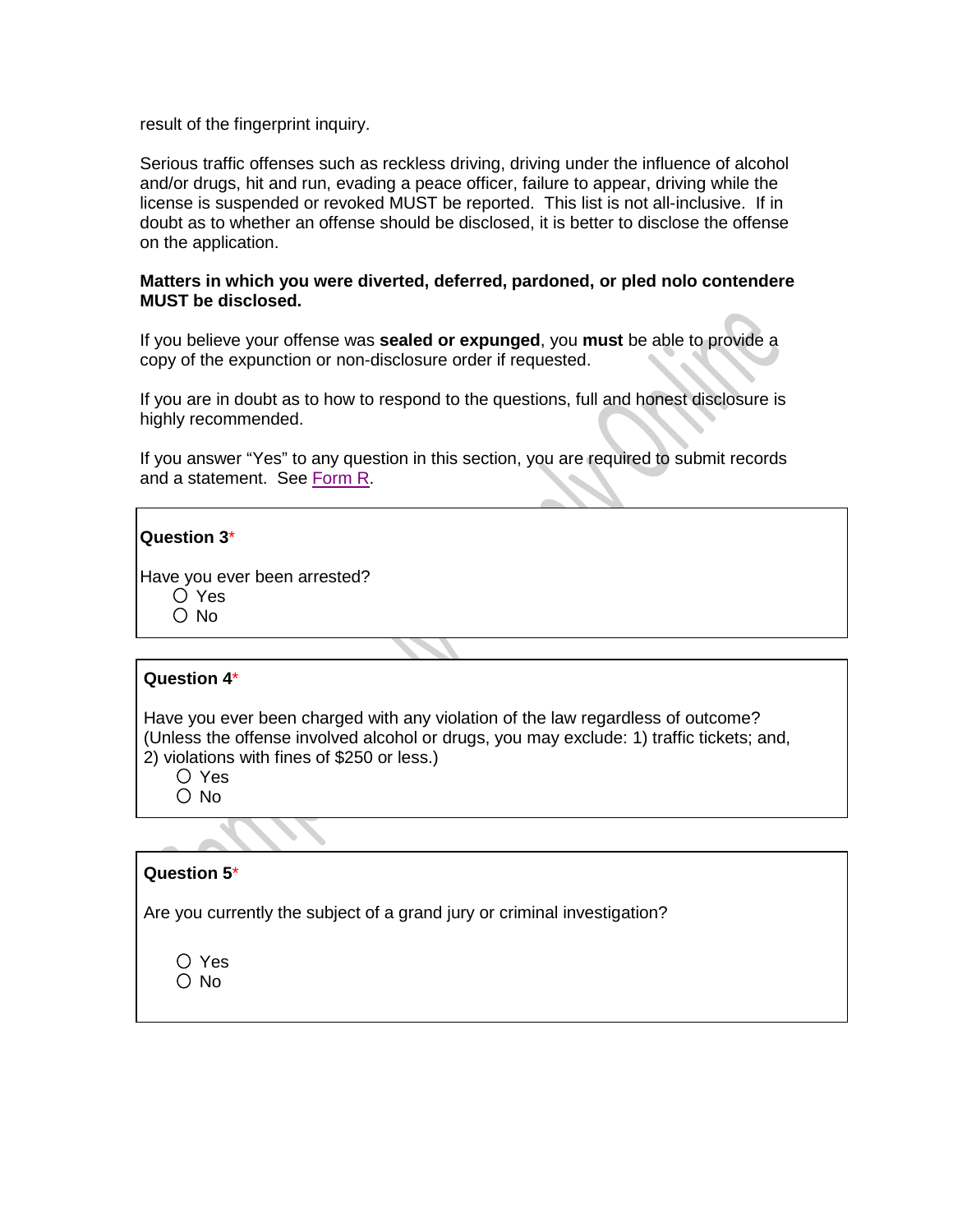### **Question 6**\*

Have you ever been placed on probation?

Yes  $\bigcirc$  No

### **Question 7\***

Have you ever been granted deferred adjudication or any other type of pretrial diversion? (Unless the offense involved alcohol or drugs, you may exclude: 1) traffic tickets; and, 2) violations with fines of \$250 or less.)

○ Yes O No

### **Question 8\***

Have you ever been convicted of an offense or imprisoned?

O Yes O No

Including the incidents you reported in Questions 3-8 above, have you been convicted of, or received deferred adjudication for, a felony, a Class A or Class B misdemeanor for a violation relating to:

|  |  | (required – see Tex. Occ. Code, Sec. 156.001(e)). If you answer "Yes", submit Form |
|--|--|------------------------------------------------------------------------------------|
|  |  |                                                                                    |

#### **Question 8a\***

Medicare, Medicaid or Insurance fraud

O Yes  $\bigcirc$  No

### **Question 8b\***

the Texas Controlled Substances Act or intoxication or alcohol beverage offenses

O Yes  $\bigcirc$  No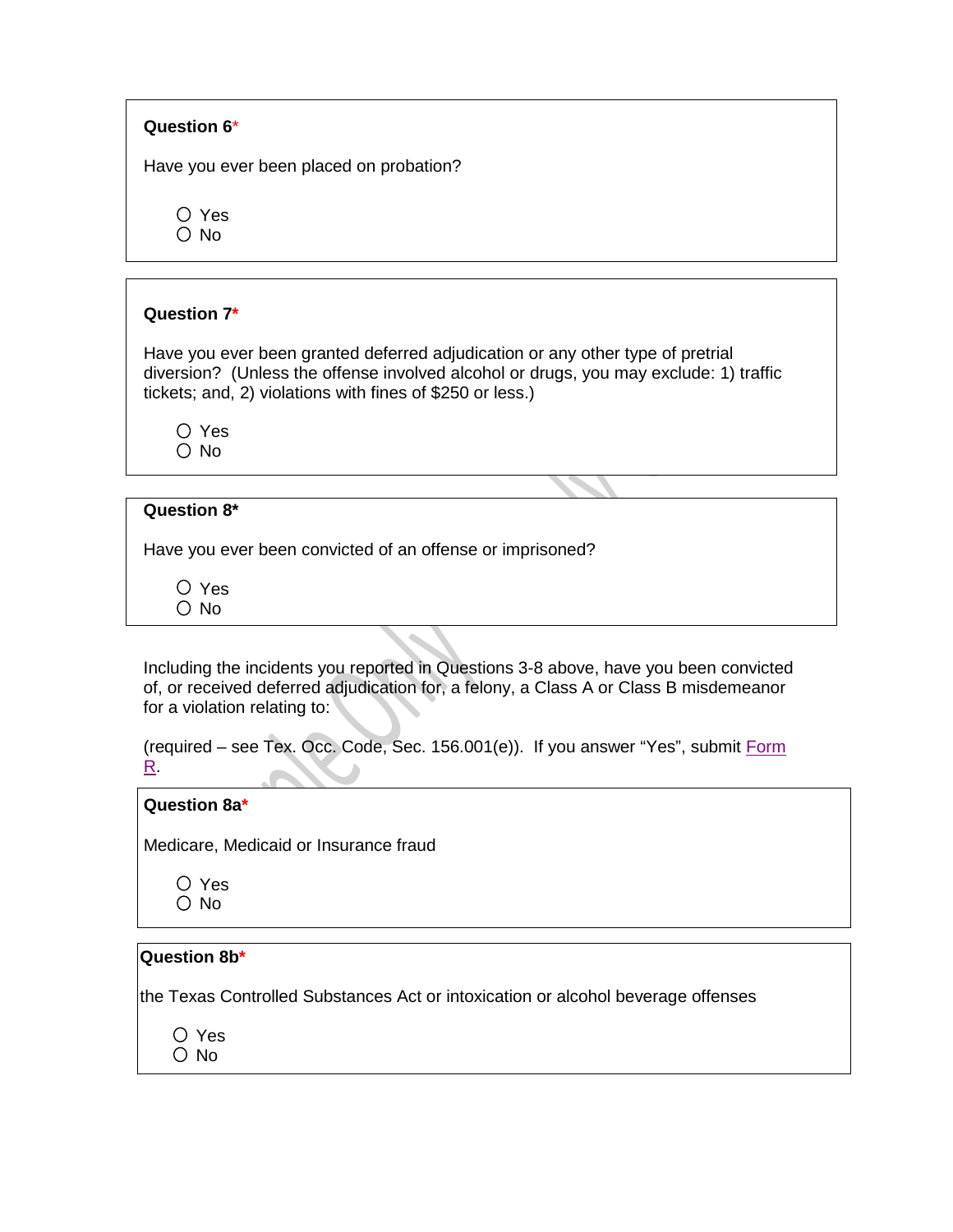| Question 8c*                  |  |
|-------------------------------|--|
| sexual or assaultive offenses |  |
| Yes<br>()<br>$\circ$ No       |  |
|                               |  |
| Question 8d*                  |  |
| tax fraud or evasion          |  |
| Yes<br>$\Box$<br>No           |  |

### **Actions by Health Professional Licensing or Certification Authorities**

(Including but not limited to licensing and/or regulatory agencies, specialty boards, and licensing exam administration authorities)

If you answer "Yes" to any question in this section, you are required to submit records and a statement. See [Form S.](http://www.tmb.state.tx.us/idl/276B64B2-3F54-A3CE-5638-A5D21DB83447)

| Question 9*                                                                                                   |
|---------------------------------------------------------------------------------------------------------------|
| Have you ever withdrawn an application for a license, permit or certification as a<br>healthcare professional |
| $\bigcirc$ Yes<br>$\circ$ No                                                                                  |
|                                                                                                               |
| Question 10*                                                                                                  |

Have you ever been determined ineligible for a license, permit or certification as a healthcare professional?

O Yes O No

### **Question 11\***

Are you currently the subject of an investigation by any health professional licensing or certification authority?

Yes O No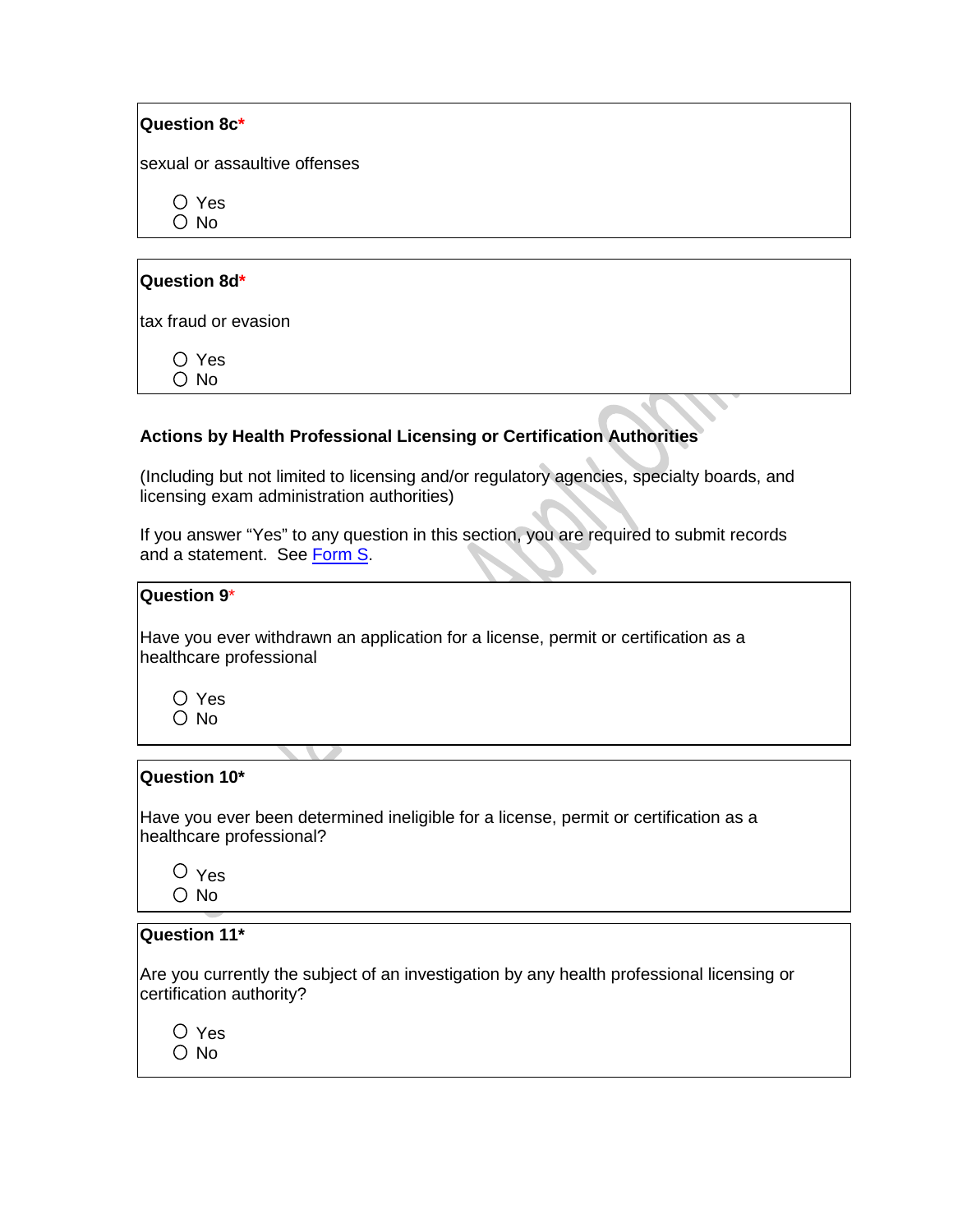### **Question 12**\*

Have you ever had limitations, conditions, or restrictions placed on a healthcare professional license

Yes  $O$  No

### **Question 13\***

Have you ever been disciplined by any healthcare professional licensing authority?

 $\circ$  Yes  $O$  No

### **Question 14\***

Have you ever been allowed to voluntarily surrender your license in lieu of action by any licensing authority?

Yes O No

#### **Question 15**\*

Have you ever been the subject of a confidential or non-disciplinary action by a licensing authority?

Yes O No

╰

### **Question 16**\*

 $\overline{a}$ 

Have your federal or state controlled substance permits ever been revoked, restricted, or denied?

Yes  $\bigcirc$  No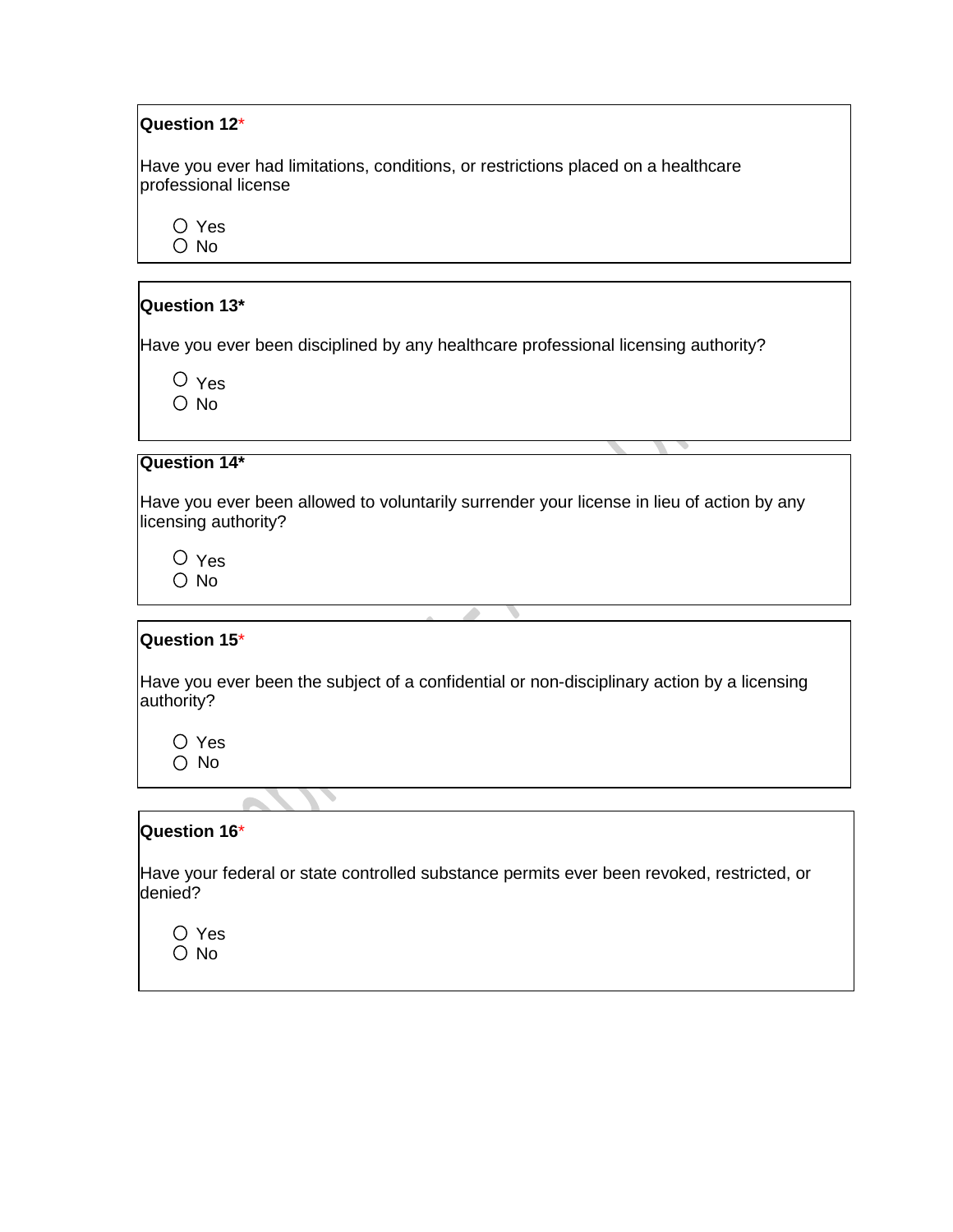### **Medical Education, Training and Employment**

If you answer "Yes" to any question in this section, you are required to submit records and a statement. See <u>Form U</u>.

### **Unusual Circumstances In Medical School**

| Question 17*                                                                                                                                  |
|-----------------------------------------------------------------------------------------------------------------------------------------------|
| Did you take a leave of absence of four weeks or longer during medical school?                                                                |
| $\circ$ Yes                                                                                                                                   |
| $\bigcirc$ No                                                                                                                                 |
| Question 18*                                                                                                                                  |
| Have you ever withdrawn from a medical school for any reason?                                                                                 |
| $\bigcirc$ Yes                                                                                                                                |
| $\bigcirc$ No                                                                                                                                 |
| Question 19*                                                                                                                                  |
| In medical school, did you ever receive a written warning or documented counseling<br>about your behavior?<br>$\bigcirc$ Yes<br>$\bigcirc$ No |
|                                                                                                                                               |
| Question 20*                                                                                                                                  |
| In medical school were any limitations or special requirements placed on you for<br>professionalism or behavioral issues?                     |
| $\circ$ Yes<br>$\bigcirc$ No                                                                                                                  |
|                                                                                                                                               |
| Question 21*                                                                                                                                  |
| Was any disciplinary action taken against you in medical school?                                                                              |
| O Yes                                                                                                                                         |
| ∩ No                                                                                                                                          |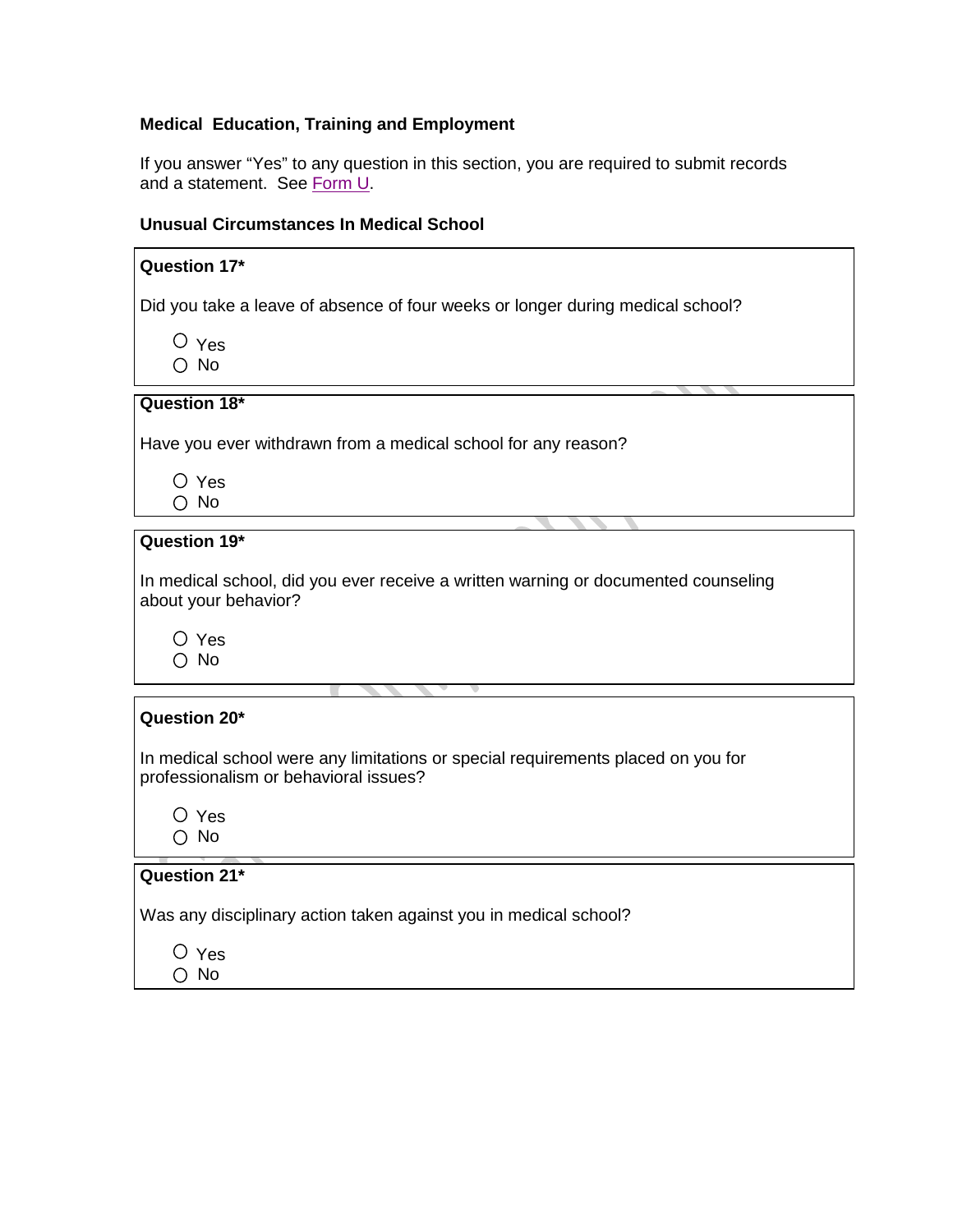### **Question 22\***

Were you ever delayed promotion or advancement to the next level or year in medical school?

O Yes O No

### **Unusual Circumstances In Training**

**Question 23\***

Did you ever take a leave of absence during training?

 $O$  Yes O No

### **Question 24\***

Have you ever resigned from a training program?

Yes

| No.                                                                                                                  |
|----------------------------------------------------------------------------------------------------------------------|
| Question 25*                                                                                                         |
| In training were any limitations or special requirements placed on your for<br>professionalism or behavioral issues? |
| $\circ$ Yes<br>○ No                                                                                                  |
|                                                                                                                      |
| Question 26*                                                                                                         |
| In training, did you ever receive a written warning or documented counseling about your<br>behavior?                 |
| $\mathbf{v}$                                                                                                         |

 $\cup$  Yes O No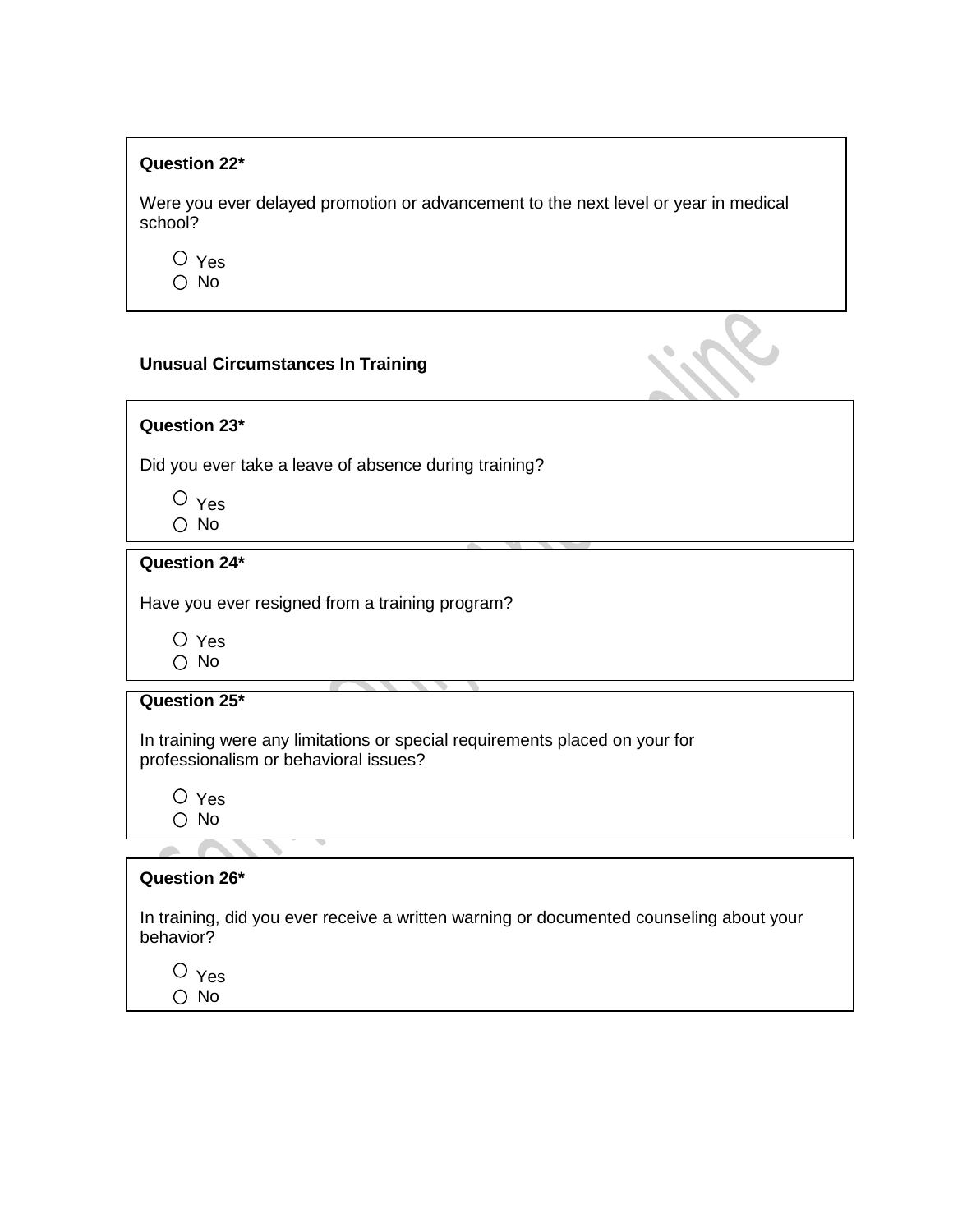### **Question 27\***

Were you ever placed on probation for any reason during training?

O Yes O No

### **Question 28\***

Are you currently under investigation by your training program?

O Yes O No

### **Question 29\***

In training, were any of your privileges or duties ever reduced, suspended, or revoked?

Yes O No

### **Question 30\***

Have you ever received partial or no credit for a postgraduate training program?

 $O$  Yes  $\bigcirc$  No

### **Question 31\***

In training were you ever delayed promotion or advancement to the next level?

O Yes ○ No

| Question 32*                                                           |  |
|------------------------------------------------------------------------|--|
| In training were you ever informed your contract would not be renewed? |  |
| $\circ$ Yes<br>$\bigcirc$ No                                           |  |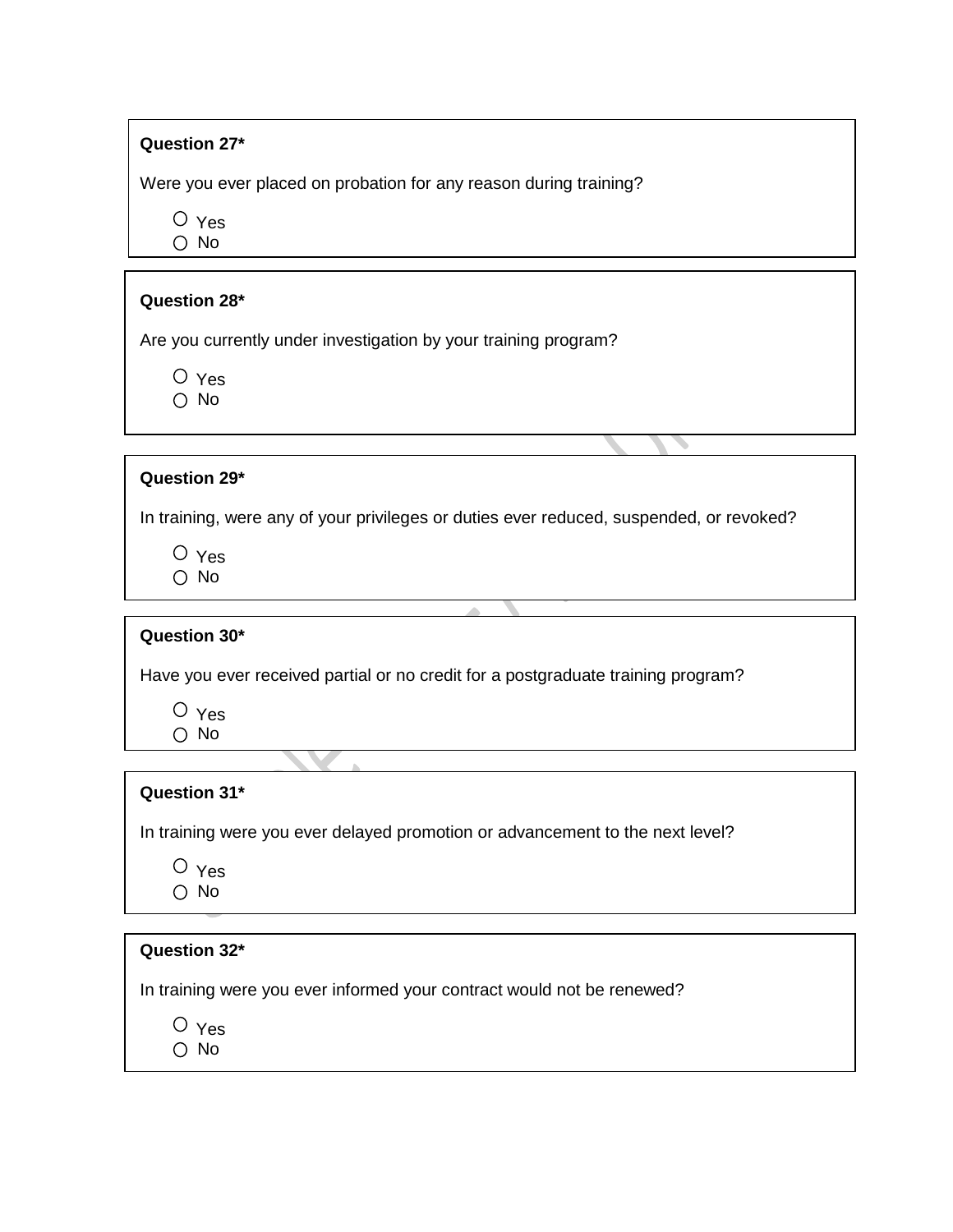### **Question 33\***

Have you ever been suspended, terminated or dismissed from a training program?

 $\overline{O}$  Yes  $\bigcirc$  No

#### **Unusual Circumstances During Professional Practice or Military Service**

If you answer "Yes" to any question in this section, you are required to submit records and a statement. See [Form U.](http://www.tmb.state.tx.us/idl/D93AFED2-0CCF-0F7F-3239-11577754A2CD)

#### **Question 34\***

Have you ever been placed on a performance or quality improvement plan of any type for any reason?

 $\circ$  Yes  $\bigcirc$  No

### **Question 35\***

Were you ever issued a formal or informal warning, censure, or reprimand?

 $O$  Yes  $\bigcirc$  No

### **Question 36\***

Were additional limitations or requirements placed on you for any reason?

| Yes |
|-----|
| N٥  |

### **Question 37\***

Were you ever placed on disciplinary probation?

Yes

O No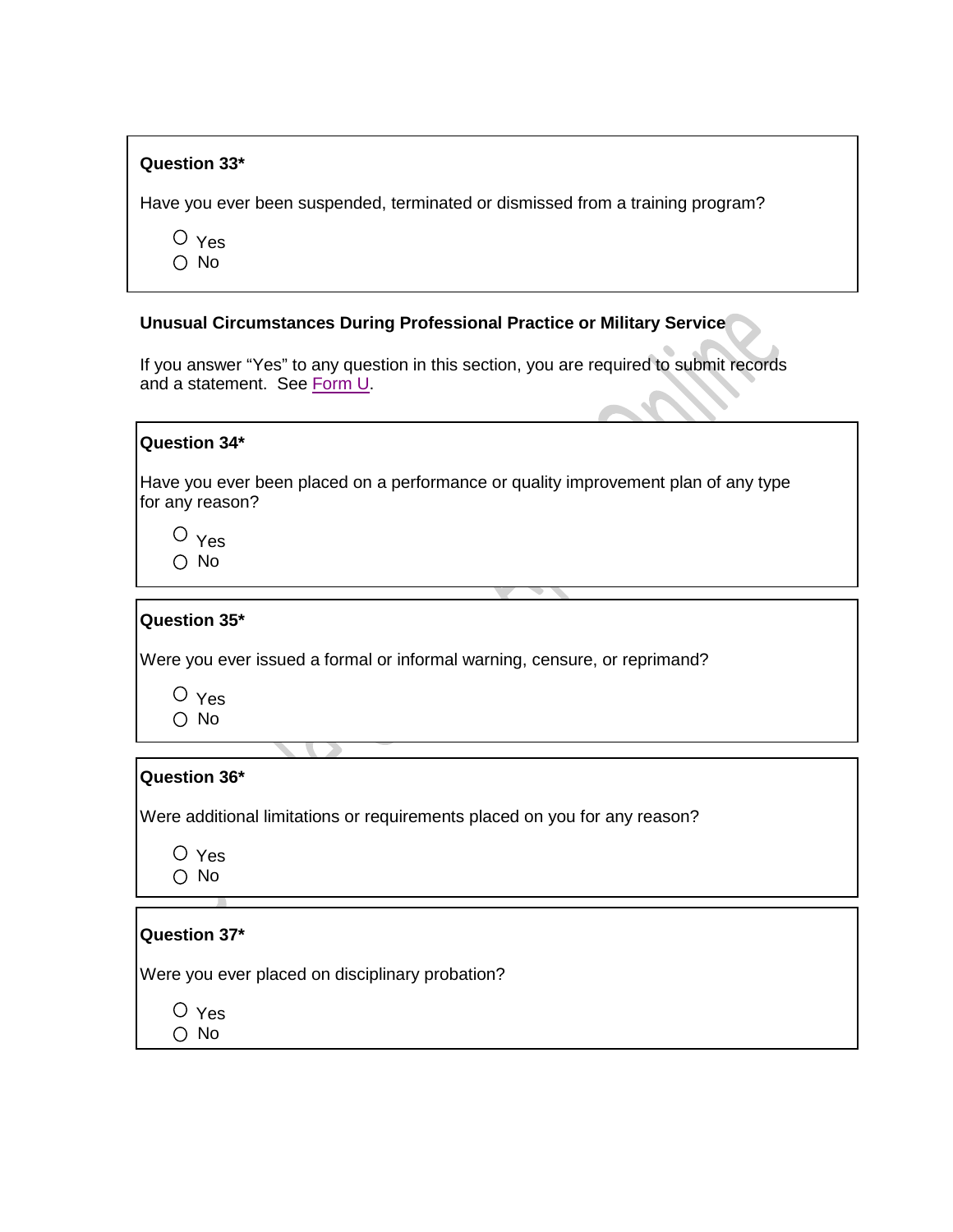### **Question 38\***

Were your privileges or duties ever reduced, suspended, revoked, or denied?

O Yes O No

### **Question 39\***

Were you ever terminated, dismissed, or was your resignation requested?

Yes O No

### **Question 40\***

Did you ever voluntarily resign in lieu of further investigations or other action?

O Yes O No

### **Question 41\***

Are you currently under investigation by any governmental agency, health care entity or professional organization?

 $\overline{\phantom{a}}$ 

Yes O No

#### **Question 42\***

Have you ever had a complaint, allegation, or investigation result in the non-renewal of contract?

Yes O No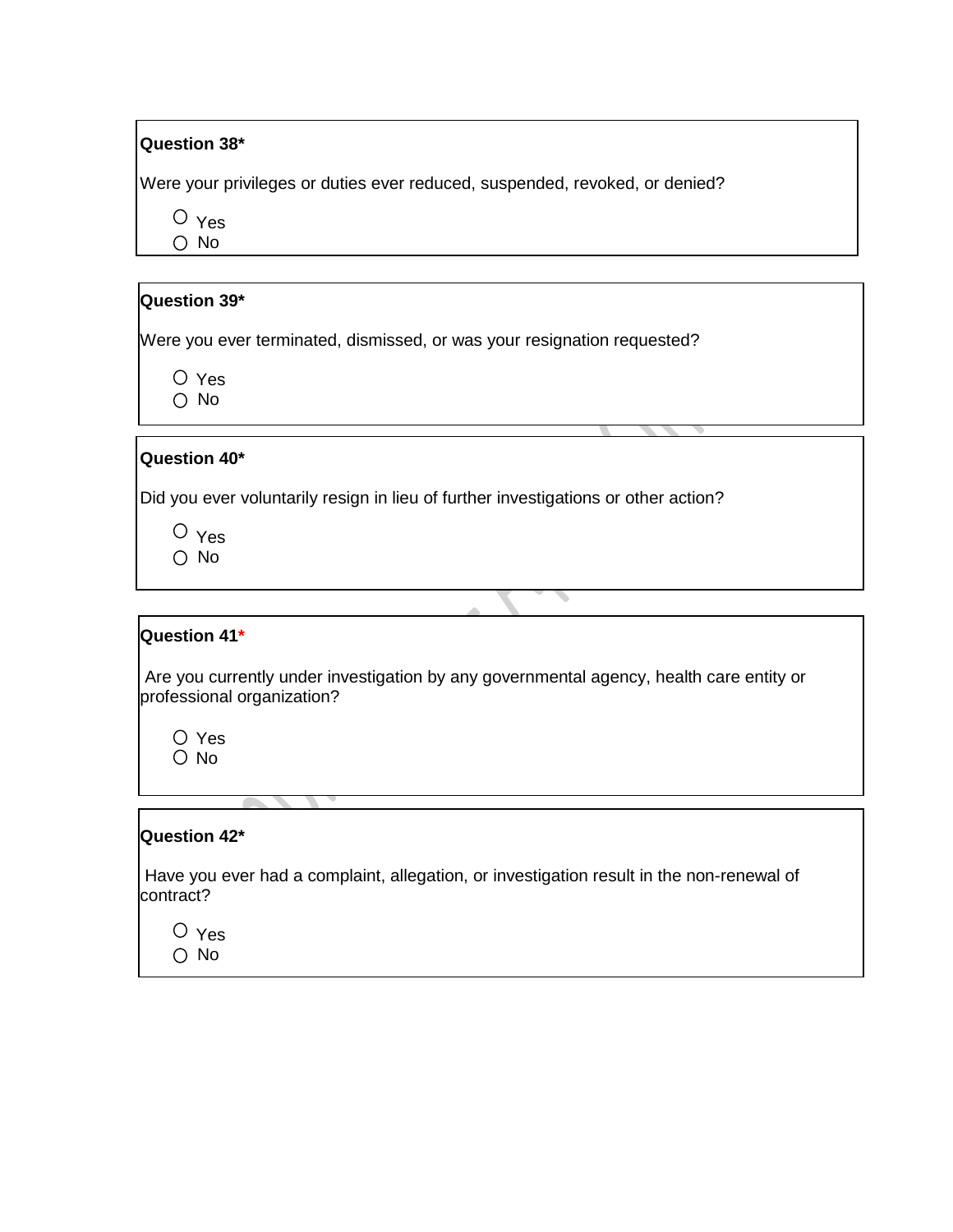### **Malpractice History**

If you answer "Yes" to any questions in this section, you are required to submit [Form I](http://www.tmb.state.tx.us/idl/A62EF6F1-E3A5-991E-6A6B-AA070BA9B5E6) and [Form V.](http://www.tmb.state.tx.us/idl/F2C7F251-90C6-1A4A-26AB-05D44BD07F87)

| Question 43*                                                                                                                                                                                                                                                                                     |
|--------------------------------------------------------------------------------------------------------------------------------------------------------------------------------------------------------------------------------------------------------------------------------------------------|
| Has a complaint ever been filed against you in a court (i.e. a lawsuit) seeking damages<br>relating to your conduct in providing or failing to provide a medical or health care<br>service?<br>$\bigcirc$ Yes<br>$\circ$ No                                                                      |
|                                                                                                                                                                                                                                                                                                  |
| Question 44*                                                                                                                                                                                                                                                                                     |
| Has there been:                                                                                                                                                                                                                                                                                  |
| (a) a settlement of a claim without the filing of a lawsuit, or<br>(b) a settlement of a lawsuit                                                                                                                                                                                                 |
| made by you or on your behalf involving damages relating to your conduct in providing<br>or failing to provide a medical or health care service                                                                                                                                                  |
| $\bigcirc$ Yes<br>$\bigcirc$ No                                                                                                                                                                                                                                                                  |
|                                                                                                                                                                                                                                                                                                  |
| Question 45*                                                                                                                                                                                                                                                                                     |
| While serving in the U.S. military or the Public Health Service, or while employed,<br>contracted or privileged by a federal facility was a complaint filed in court (i.e., a<br>en and the company of the company of the company of the company of the company of the company of the company of |

lawsuit) seeking damages relating to your conduct in providing or failing to provide a medical or health care service?

|    | Yes |
|----|-----|
| () | No  |

If you answered Yes to Question 43, 44, or 45 above, what is the total number of cases?

Enter the number here:  $\square$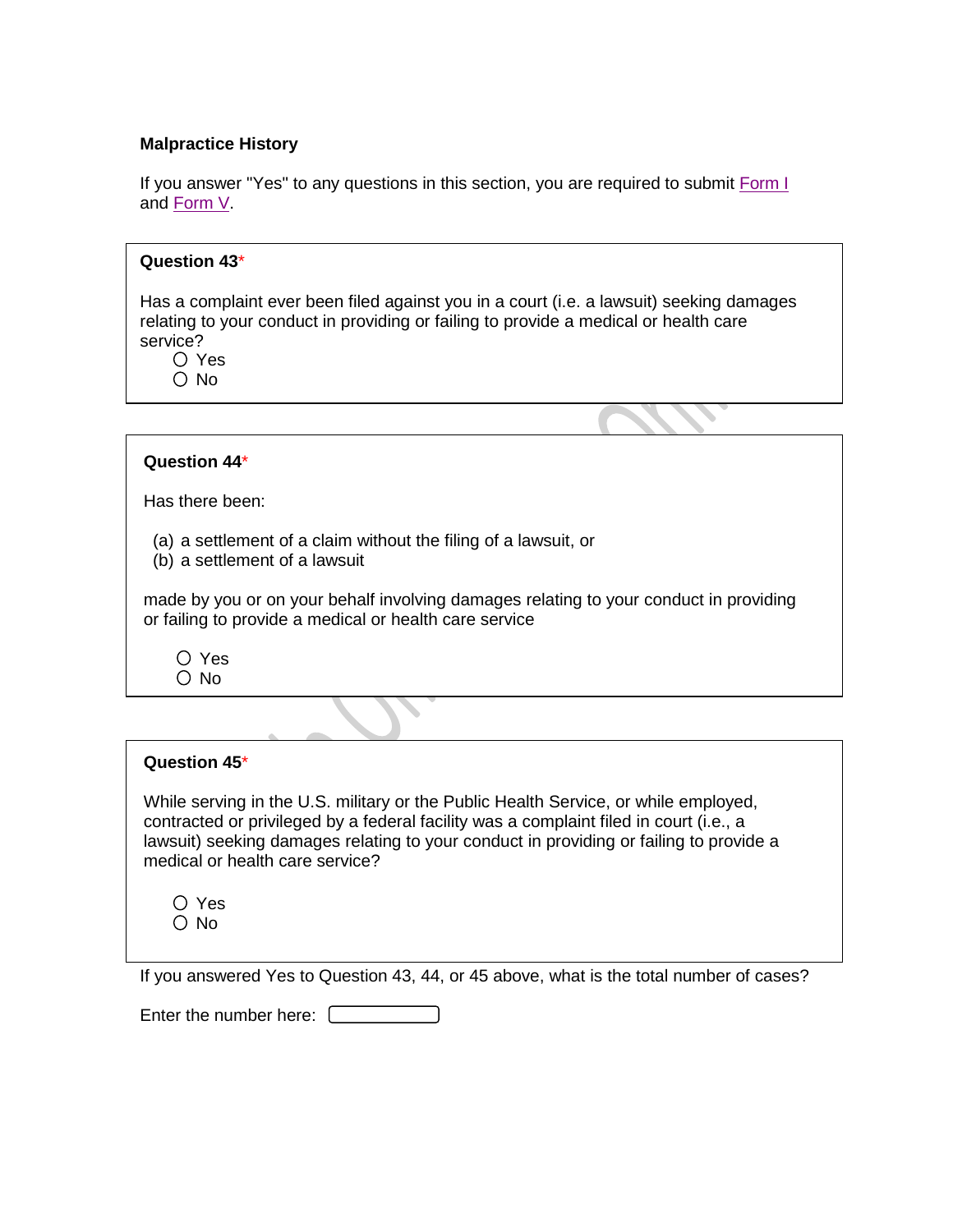### **Mental and Physical Health**

If you answer "Yes" to any of the following questions, you are required to submit Form [W.](http://www.tmb.state.tx.us/idl/C5EAB589-0916-C88D-FF94-DE8D9623C5A4)

### **Question 46\***

Have you self-referred to the Texas Physicians Health Program? What is PHP?

 $O$  Yes  $\bigcap$  No

### **Question 47\***

Within the past five (5) years, have you abused or have you been addicted to alcohol or drugs or have you been treated or monitored for alcohol or other substance abuse/ dependency?

Yes O No

#### **Question 48**\*

Within the past five (5) years, have you been diagnosed with or treated for any psychotic disorder, delusional disorder, mood disorder, major depression, personality disorder, or any other mental condition which impaired or does impair your behavior, judgment, or ability to function in school or work?

Yes  $\bigcirc$  No

### **Question 49\***

Within the past five (5) years, have you had or do you currently have any physical or neurological condition, including any disease or condition generally regarded as chronic, which impaired or does impair your behavior, judgment, or ability to function in school or work?

|   | Yes |
|---|-----|
| , | N٥  |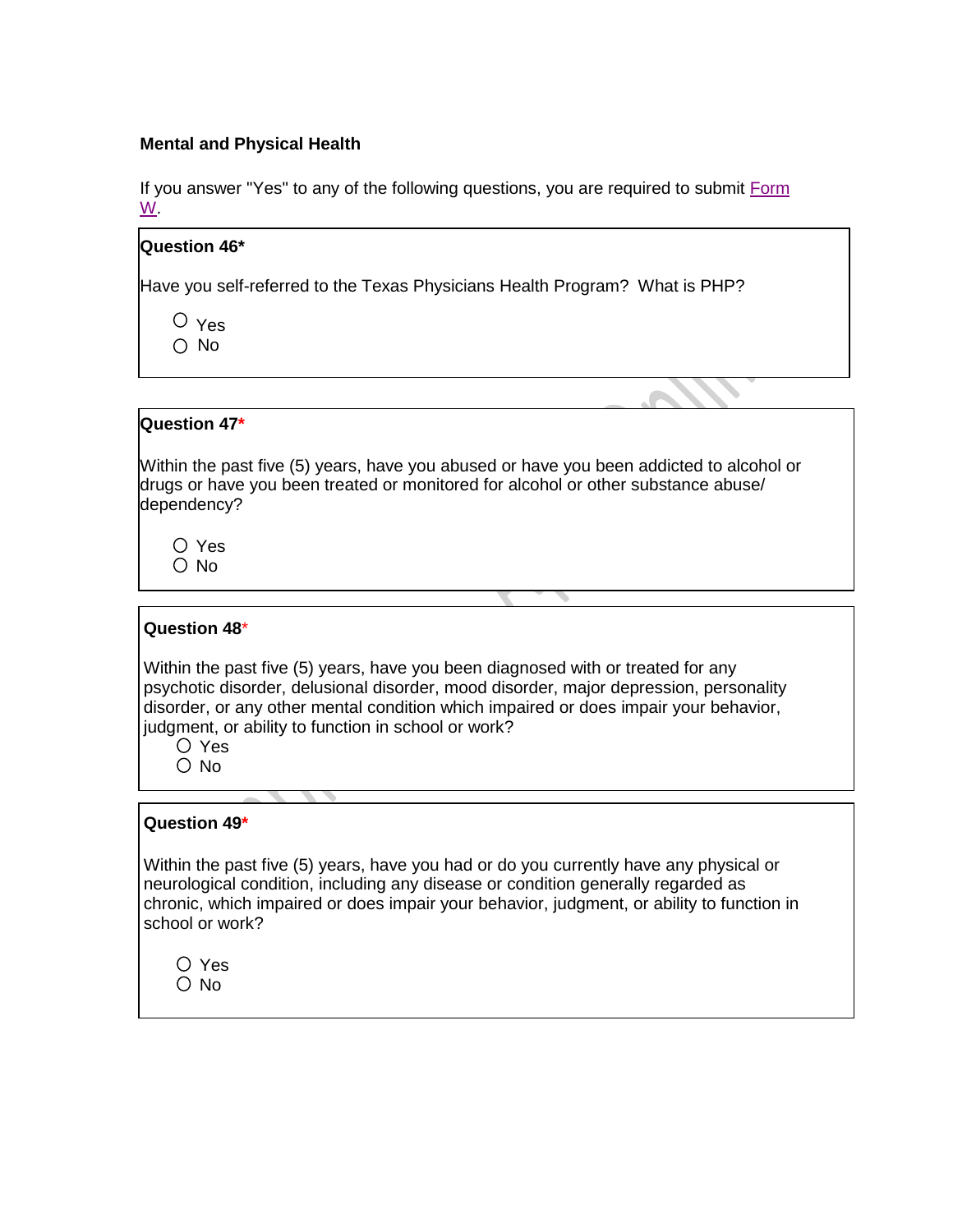| <b>Question 50</b>                                                                                                                                                                                                                                                                                                                                                                                                                                         |  |  |
|------------------------------------------------------------------------------------------------------------------------------------------------------------------------------------------------------------------------------------------------------------------------------------------------------------------------------------------------------------------------------------------------------------------------------------------------------------|--|--|
| If you answered "Yes" to questions 47 or 48, are the limitations caused by your mental<br>condition or substance abuse/dependency problem reduced or ameliorated because<br>you receive ongoing treatment (with or without medication) or because you participate<br>in a monitoring program?                                                                                                                                                              |  |  |
| $\bigcirc$ Yes<br>$\circ$ No                                                                                                                                                                                                                                                                                                                                                                                                                               |  |  |
| <b>Question 51</b><br>Degree Awarded*                                                                                                                                                                                                                                                                                                                                                                                                                      |  |  |
|                                                                                                                                                                                                                                                                                                                                                                                                                                                            |  |  |
| <b>Question 52</b>                                                                                                                                                                                                                                                                                                                                                                                                                                         |  |  |
| Use the drop down list below to locate your medical school. If you are unable to locate<br>your school, please choose "Unassigned", and be aware that this will delay the<br>processing of your application.<br>If you have to choose Unassigned as your school code, you must send an email to<br>pits@tmb.state.tx.us with the name and address of your medical school. Be sure to<br>include your name, TMB Personal ID number and contact information. |  |  |
|                                                                                                                                                                                                                                                                                                                                                                                                                                                            |  |  |
| <b>State</b><br>Country                                                                                                                                                                                                                                                                                                                                                                                                                                    |  |  |
| Medical School                                                                                                                                                                                                                                                                                                                                                                                                                                             |  |  |
|                                                                                                                                                                                                                                                                                                                                                                                                                                                            |  |  |
|                                                                                                                                                                                                                                                                                                                                                                                                                                                            |  |  |
| Question 53                                                                                                                                                                                                                                                                                                                                                                                                                                                |  |  |
| Year degree was awarded (YYYY)*                                                                                                                                                                                                                                                                                                                                                                                                                            |  |  |
| <b>Question 54</b>                                                                                                                                                                                                                                                                                                                                                                                                                                         |  |  |
| <b>ECFMG Certification Number</b><br>(no dashes/hyphens allowed)                                                                                                                                                                                                                                                                                                                                                                                           |  |  |
|                                                                                                                                                                                                                                                                                                                                                                                                                                                            |  |  |

**Continue**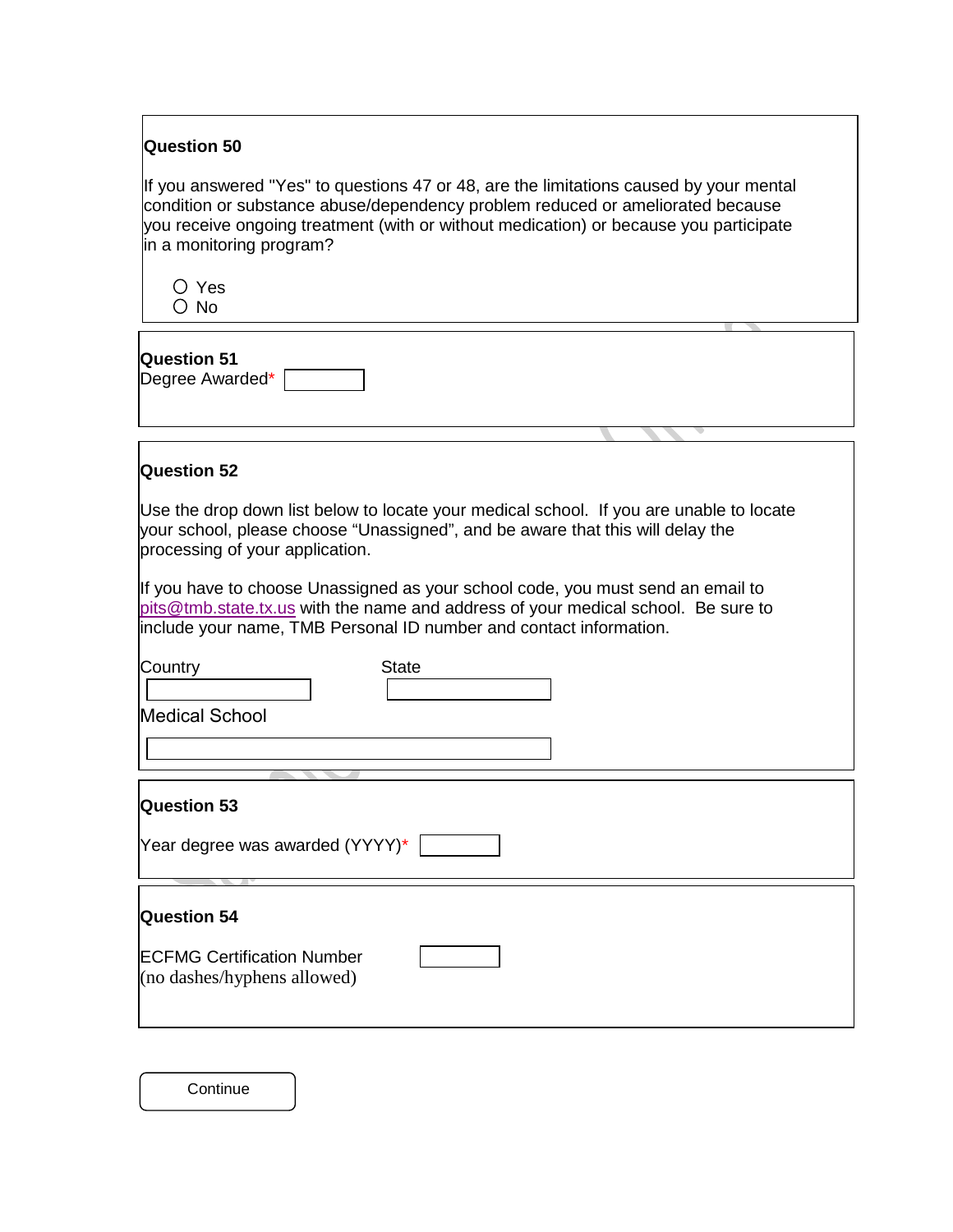### **Review**

**Please review your information carefully and use the links on the left hand side to return to any section that needs modification.** Click the "Continue" button at the bottom of the page when you are ready to move on. You may print this page if necessary.

Asterisk (\*) indicates response required

**Continue**